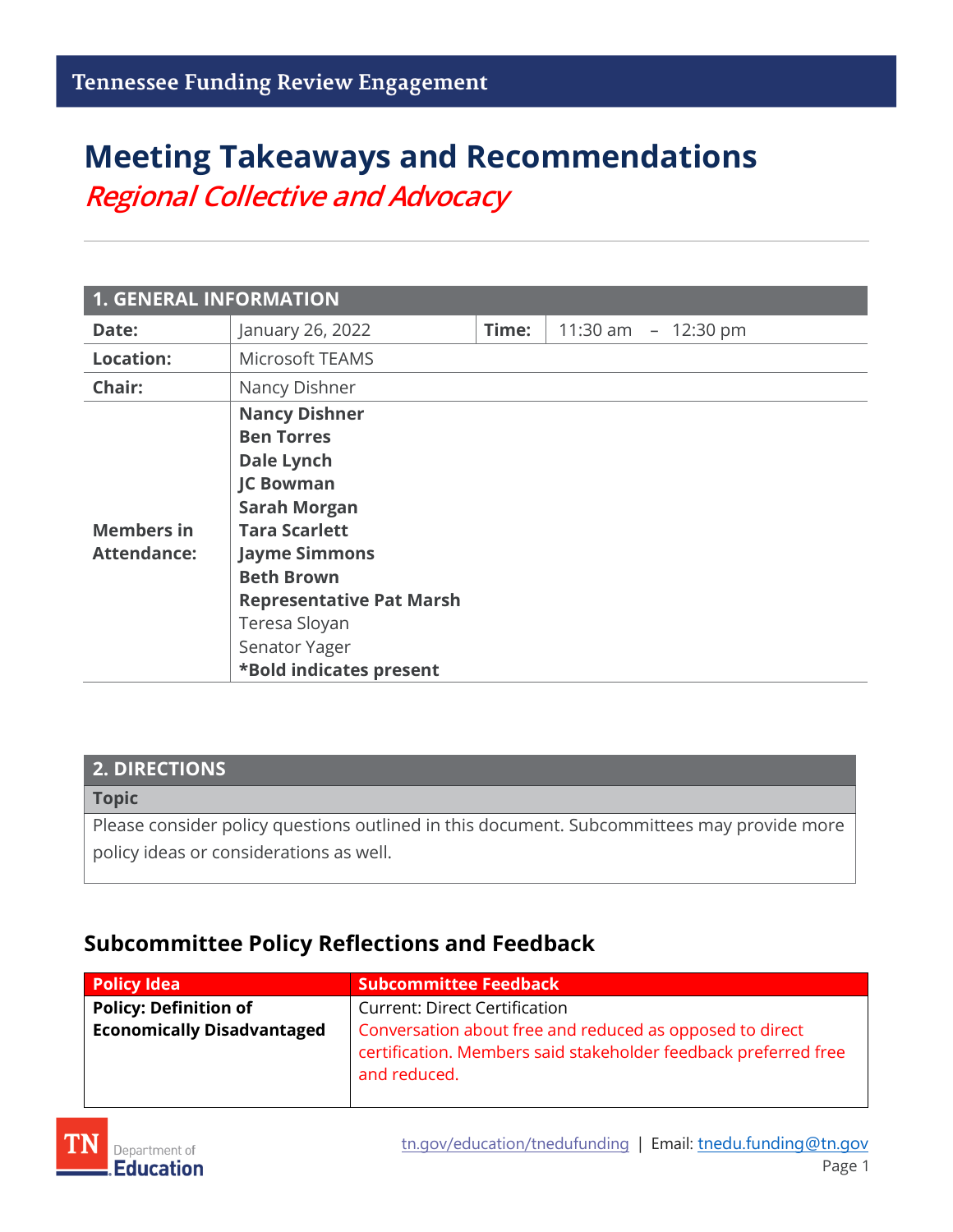| <b>Policy: Definition of</b><br><b>Concentration of Poverty</b> | Current: Attending a Title I School                                                                                                                                                                                                                                                                                                                                                                                                                                                              |
|-----------------------------------------------------------------|--------------------------------------------------------------------------------------------------------------------------------------------------------------------------------------------------------------------------------------------------------------------------------------------------------------------------------------------------------------------------------------------------------------------------------------------------------------------------------------------------|
| <b>Policy: Definition of Sparsity</b>                           | Current: Students per square mile (federal is 10, but the range is<br>10-25 students)<br>The subcommittee recommends that the number be increased to<br>25 and below per square mile in order to serve more students.                                                                                                                                                                                                                                                                            |
| <b>Policy: Teacher Salaries</b>                                 | Question: What, if any, requirements should the formula require<br>on investing new education dollars into existing educator salaries<br>moving forward?                                                                                                                                                                                                                                                                                                                                         |
| <b>Policy: Teacher Salaries</b>                                 | Question: Are there any other policies for teacher salaries that<br>should be included?<br>Subcommittee asked about hiring new teachers. Would this<br>include recruiting as well as retention? Subcommittee asked<br>about local contribution. They also recommend that TN seek to<br>have the highest salaries in the Southeast. Another committee<br>recommended highest salaries in the nation.                                                                                              |
| <b>Policy: Tutoring</b>                                         | Question: This is required for students who score at "Below" on<br>the 3rd grade TCAP beginning SY23-24. Should there be funding<br>included in the formula for this legally required support?<br>Subcommittee would like TCAP 3rd grade Math and English AND<br>8 <sup>th</sup> grade Math and English. Subcommittee expressed concern<br>about "required" language. Also, concerned about tutoring as a<br>long term solution. Prefer to have in person tutoring, but virtual<br>as an option. |
| <b>Policy: CTE</b>                                              | Question: Please review the CTE content and provide feedback on<br>how TN may choose to address CTE considerations.                                                                                                                                                                                                                                                                                                                                                                              |
| <b>Policy: K-2 Weight</b>                                       | Question from the Steering Committee: How might you consider<br>a K-2 weight or additional investment in the earlier grades?                                                                                                                                                                                                                                                                                                                                                                     |

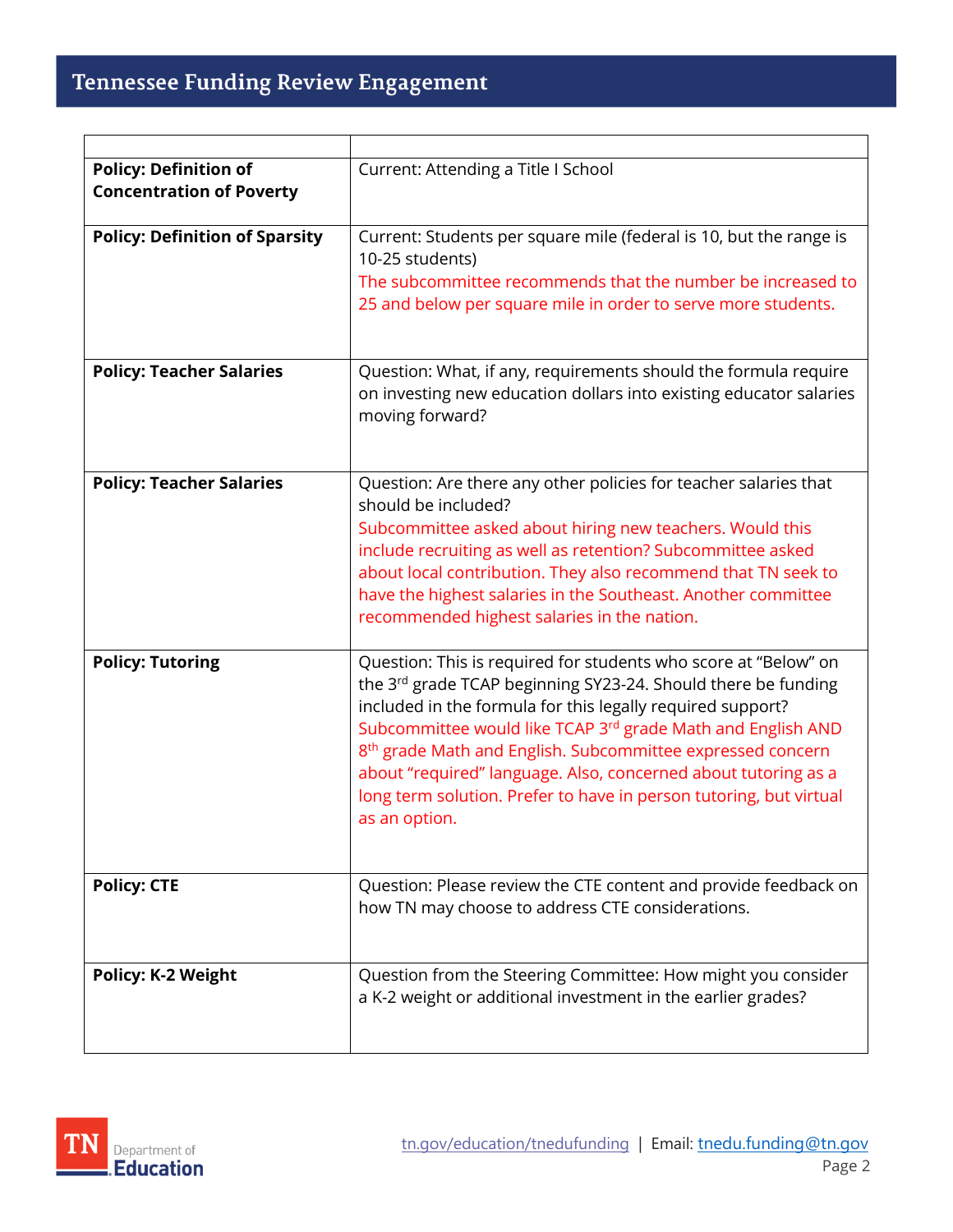## Tennessee Funding Review Engagement

| <b>Policy: Outcomes</b>                                        | Question from the Steering Committee: They would like to see<br>outcomes options for middle school. What outcomes does your<br>subcommittee recommend?                                                                                                                                                                                                            |
|----------------------------------------------------------------|-------------------------------------------------------------------------------------------------------------------------------------------------------------------------------------------------------------------------------------------------------------------------------------------------------------------------------------------------------------------|
| <b>Policy: Outcomes</b>                                        | Question from the Steering Committee: They would like to see<br>other outcomes options for elementary school. What outcomes<br>does your subcommittee recommend?                                                                                                                                                                                                  |
| <b>Policy: Accountability</b>                                  | Question from the Steering Committee: What accountability<br>measures should be included in any new formula proposal, or<br>what ideas do you have?                                                                                                                                                                                                               |
| <b>Policy: Reporting</b>                                       | Question: What information should be included in public<br>reporting for school and for district level financials?                                                                                                                                                                                                                                                |
| <b>Policy: Funding Year</b>                                    | Question: Should funding reflect the current year or the prior<br>year (as it does now)? For fast-growing districts, it may be<br>beneficial to receive the funds in real time to meet the costs of<br>that year and for declining enrollment districts, it may be harder<br>to adjust budgets in real time. Given that challenge, are there<br>mitigation ideas? |
| <b>Policy: ADM Shifts</b>                                      | Question: Student enrollment may fluctuate down in a given year<br>(up or down). Should there be any consideration for hold<br>harmless or fixed costs, or should the funding be specific and<br>reflective of the actual enrollment?                                                                                                                             |
| <b>Policy: Maintenance of Effort</b>                           | Question: How should we consider Maintenance of Effort at the<br>local level? (It provides consistent funding but may deter local<br>investment because of the requirement to continue).                                                                                                                                                                          |
| <b>Policy: Professional</b><br><b>Development and Training</b> | Question: Are there any professional development opportunities<br>or additional supports that should be provided?                                                                                                                                                                                                                                                 |
| <b>Policy</b>                                                  | Content                                                                                                                                                                                                                                                                                                                                                           |
| <b>Policy</b>                                                  | Content                                                                                                                                                                                                                                                                                                                                                           |